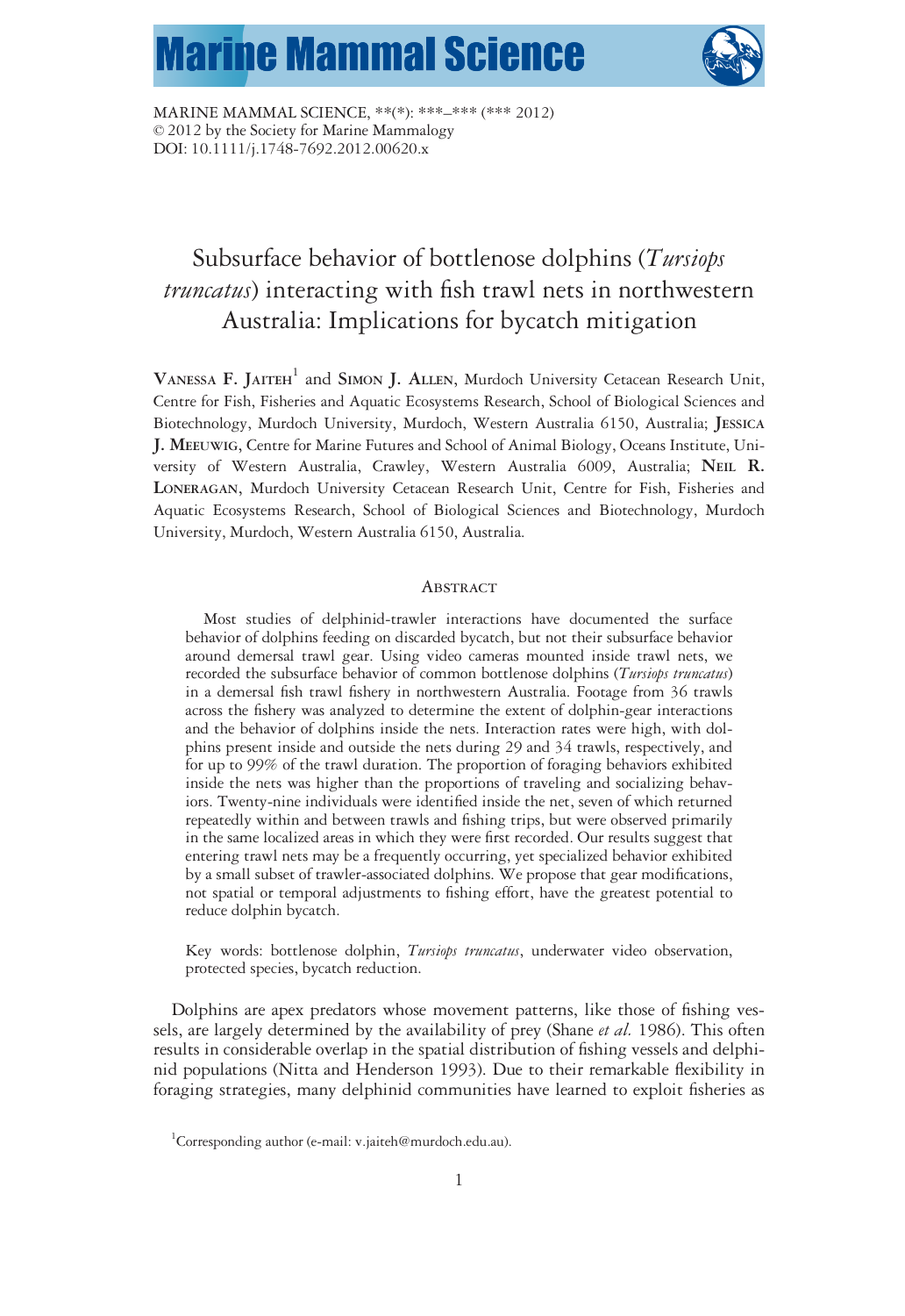an energetically efficient food source, since fish are concentrated by the fishing activity and the energy expended on foraging can be lower than under natural conditions (Shane et al. 1986, Fertl and Leatherwood 1997). Delphinid interactions with fishing gear have been documented most thoroughly in gill net fisheries  $(e.g.,$  Dawson et al. 2001, Read et al. 2003, Rojas-Bracho et al. 2006, Bearzi et al. 2008), but are also known to occur in other fisheries, including long lines (e.g., Dalla Rosa and Secchi 2007), drift nets (e.g., Rogan and Mackey 2007), purse seines (e.g., Hall 1998), fish and prawn trawlers (e.g., Waring et al. 1990, Couperus 1997, Broadhurst 1998) and fish cage aquaculture (e.g., Diaz-Lopez et al. 2005). While the term "interaction" has been used with a broad range of definitions in the literature, here it is defined as any association with, or close proximity to, the trawl net while it is actively fishing and does not indicate a bycatch event, i.e., the incidental capture of a dolphin.

Associations between dolphins and trawlers are known from around the world (Waring et al. 1990, Fertl and Leatherwood 1997, Zeeberg et al. 2006, Gonzalvo et al. 2008), including various locations around Australia (Corkeron et al. 1990, Hill and Wassenberg 1990, Broadhurst 1998, Svane 2005). While these interactions provide dolphins with foraging opportunities, they also present risks of injury and mortality through entanglement in fishing gear. Fishing-related mortality is considered the most severe and immediate threat to populations of small cetaceans worldwide (Read 2008).

The Pilbara Fish Trawl Interim Managed Fishery (hereafter the "Pilbara Trawl Fishery" [PTF]) operates off the northern coast of Western Australia. Common bottlenose dolphins Tursiops truncatus (hereafter "bottlenose dolphins"), listed as a protected species in Australia, have been interacting with the PTF in the last decade, leading to a reported annual bycatch of 17–50 dolphins, depending on whether data recorded in skippers' logbooks or by observers are used to estimate the annual rate of bycatch (Allen and Loneragan 2010, Department of Fisheries 2011). Groups of dolphins follow the trawlers for extended periods of at least several days (Allen and Loneragan 2010), which suggests a close and ongoing interaction between the dolphins and the fishery, similar to that reported from Moreton Bay, Queensland (Chilvers and Corkeron 2001).

Virtually all previously published studies of dolphin-trawler interactions have been based on surface observations, stomach content analyses of incidentally caught dolphins, or examination of the composition and condition of the catch and gear once they are landed on deck (e.g., Couperus 1997, Gonzalvo et al. 2008, but see Broadhurst 1998, who described subsurface interactions between bottlenose dolphins and the cod end of prawn trawl nets). Interactions between small cetaceans and fishing operations are generally assumed to originate from the animals' attraction to an easily accessible, concentrated food source, such as discards or the large numbers of prey around the nets (Hill and Wassenberg 1990, Fertl and Leatherwood 1997, Svane 2005).

In addition to feeding on discards from trawl catches, dolphins are known to interact with actively fishing trawl nets in the PTF. A recent investigation found that dolphins entered the nets in 66% of all trawls and were present inside the nets for up to 64% of the duration of each trawl (Mackay 2011). However, the video cameras used in that study were not able to record the entire duration of each trawl and did not capture footage of sufficient quality to identify individual dolphins in the net. Here, we used more advanced underwater video systems that were able to record the entire duration of the trawls and had the resolution to allow individual dolphins to be identified, to study the fine-scale nature of interactions between bottlenose dolphins and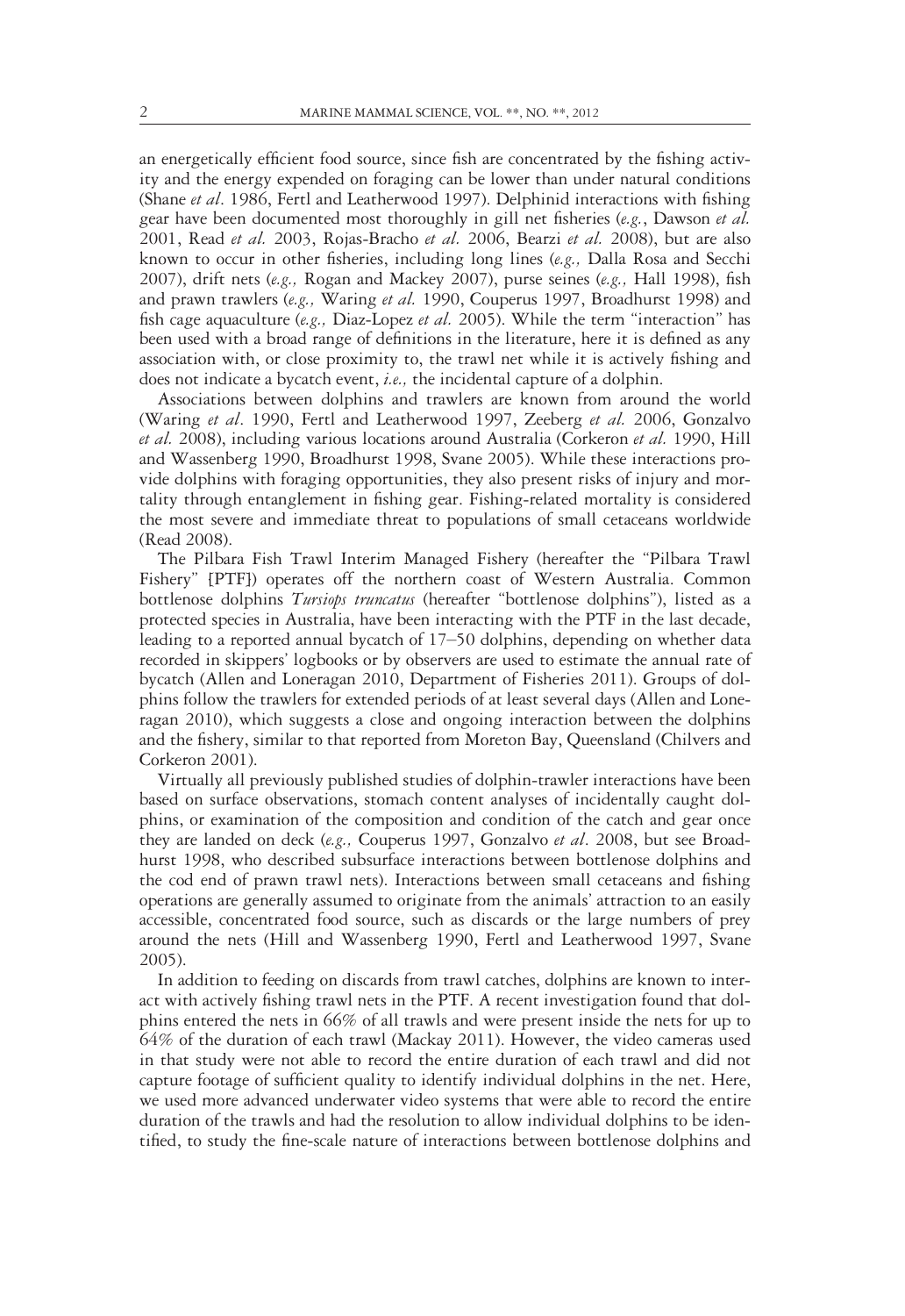actively fishing trawl nets. We also documented the extent of individual dolphin resightings inside the nets to assess whether entering trawl nets was restricted to a subset of individuals within the community of dolphins that associate with trawlers in the fishery. Data from this study provide an improved understanding of dolphin subsurface behaviors and further information for assessing the extent of dolphin-trawler interactions.

# MATERIALS AND METHODS

## Study Site and Trawl Nets

The PTF operates between the 50 m and 100 m depth contours seaward of the Pilbara region in northwestern Australia, north of 21º44'S and between 114º9'36"E and 120ºE (Fig. 1). Areas 1, 2, 4, and 5 in the PTF are currently open to trawling, covering  $6,900$  nmi<sup>2</sup> (12,779 km<sup>2</sup>) (Fig. 1). Three to four trawlers fish the area throughout the year, with reduced effort during the cyclone season from December to March. Fishing time is capped for each area of the fishery, with total annual effort across the entire fishery varying between  $ca. 11,000$  and  $16,000$  h ( $ca. 4,500$  and 5,500 trawls) from 2003 to 2009. In 2008, fishing effort in the PTF was 11,966 h (Department of Fisheries 2011). Individual trawls last approximately 3 h, but may be shorter or longer depending on fishing conditions (Allen and Loneragan 2010,



Figure 1. Map showing the location of the Pilbara Fish Trawl Interim Managed Fishery (PTF) in northwestern Australia and the position of the seven dolphins resighted in different fishing trips. Symbols correspond to ID numbers of individual dolphins (see legend). Areas 1, 2, 4, and 5 are open to trawling.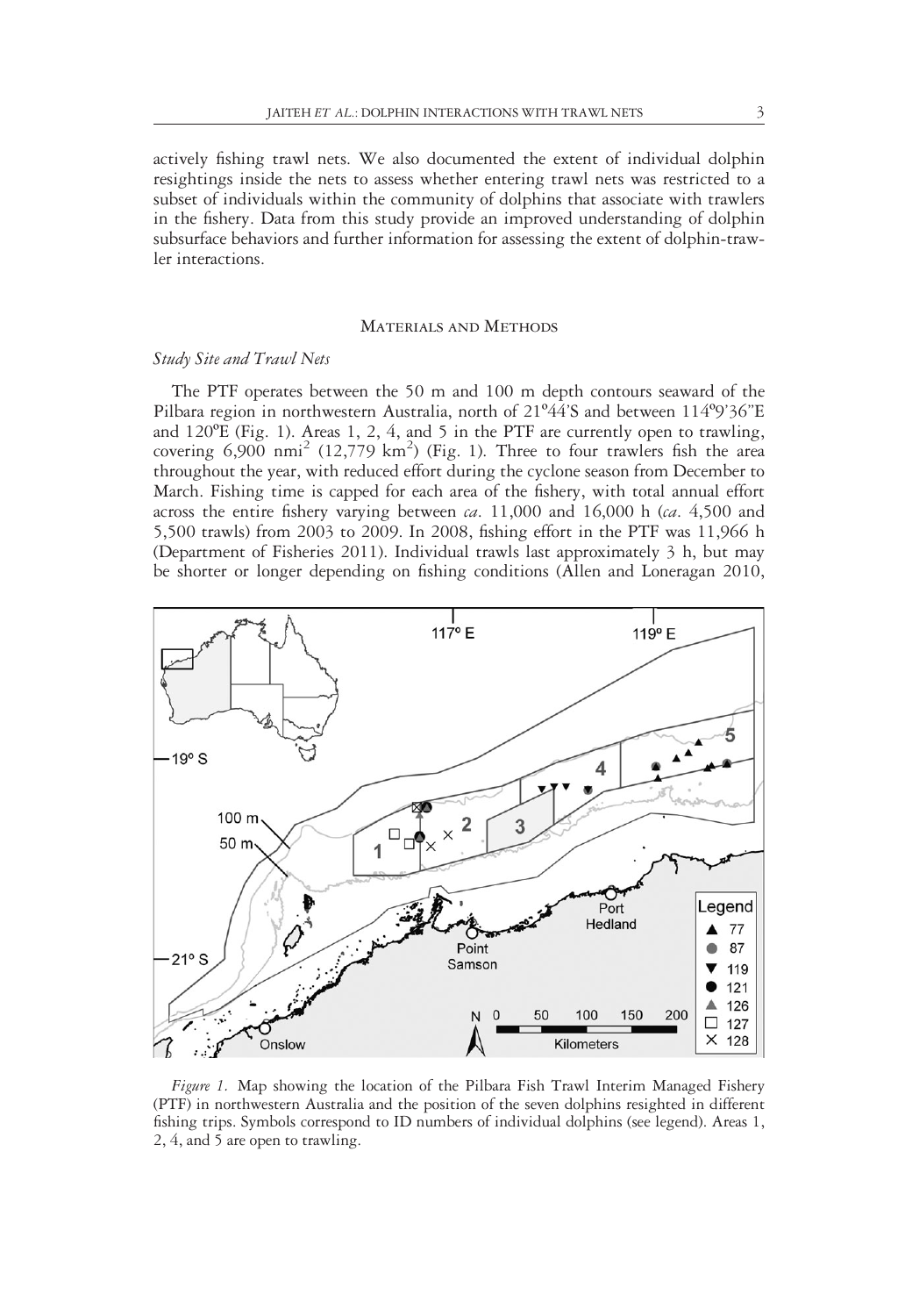Department of Fisheries 2011). The PTF targets demersal finfish, including various snapper and emperor species (Lutjanus spp. and Lethrinus spp.) and Rankin cod (Epinephelus multinotatus) (Newman et al. 2003). It is mandatory for skippers in the PTF to report incidental catches of threatened and protected species, including dolphins, sharks, rays, turtles, sea snakes, sea horses, and pipefish, to the Commonwealth Government.

Trawl vessels in the PTF tow a single net with twin otter boards along the sea floor at a speed of just over three knots. The nets are divided into four main sections: the wings, which form the opening of the net; the throat, which is the panel immediately behind the opening of the net and where the net tapers, leading to a Bycatch Reduction Device (BRD) consisting of a bycatch exclusion grid and a downward-opening escape hatch covered by a net skirt; the extension, a tubular section; and the codend,



Figure 2. Graphic showing the position of an active trawl net on or near the seafloor, direction of net opening, and typical positions of dolphins in and near the net/following the trawler on the surface. Detailed net diagram shows net specifications and Bycatch Reduction Device (BRD) unit with downward-opening escape hatch covered by a skirt of netting and position of the forward (fwd) and rear (aft) video cameras. Net diagram modified from Stephenson et al. (2006) following net plans by H. McKenna. Figure not drawn to scale.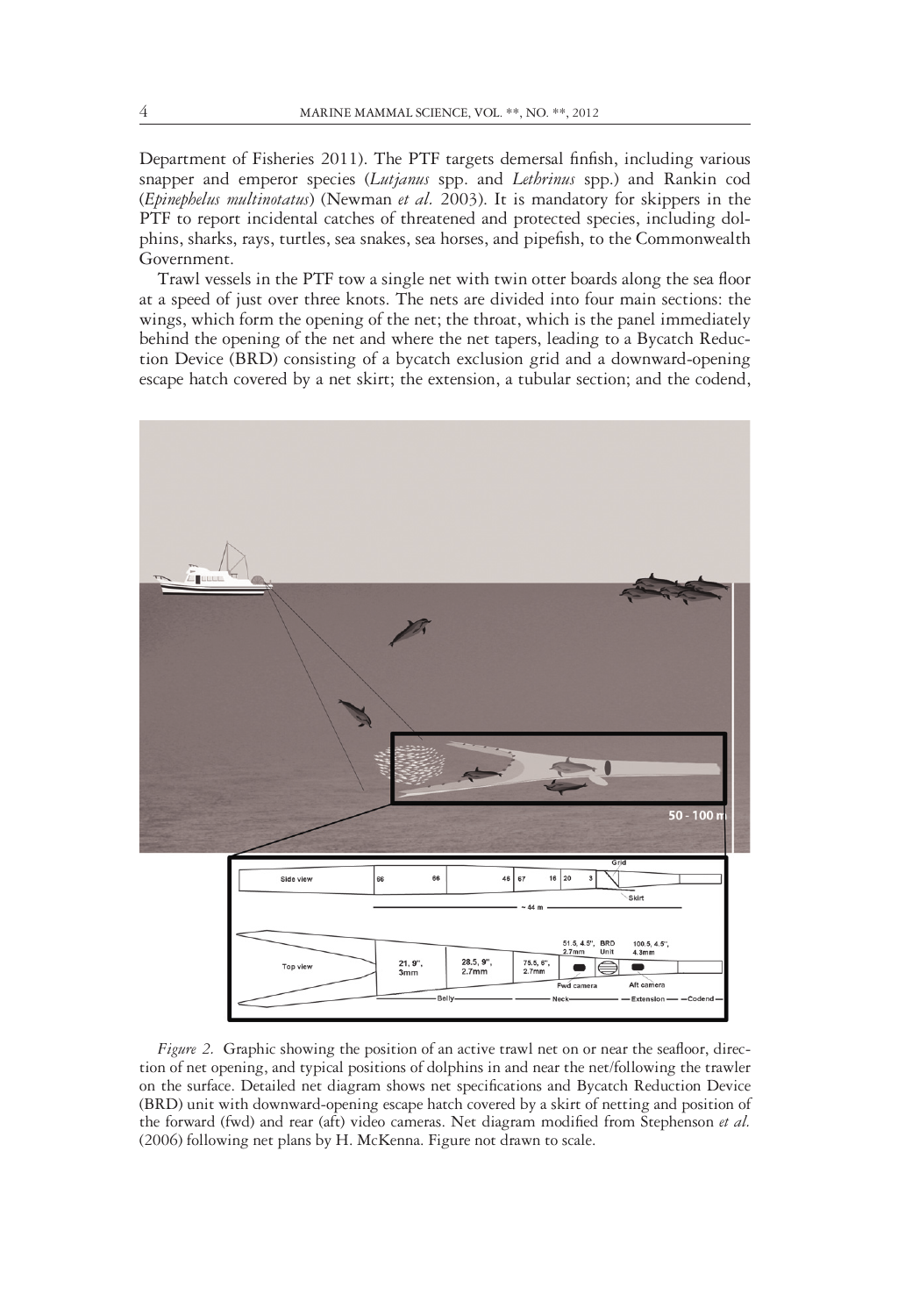where the catch is collected (Fig. 2). The diameter and mesh size decrease in each panel with distance from the opening of the net; the minimum mesh size is 100 mm. Nets in the PTF typically have an opening of 15 m in height and a length of approximately 44 m from the end of the wings to the end of the extension. The codend often varies in length between different nets. The foot rope is weighted and contains bobbins (<35 cm in diameter) that are spaced about 30 cm apart and roll along the sea floor.

# Data Collection and Video Analyses

A total of 85 h of video footage from 36 trawls was analyzed in this study. These data were collected in October and November 2008 by independent observers onboard a trawl vessel from the PTF during its normal trawling operations (Allen and Loneragan 2010). Trawling occurs throughout the day and night, with slightly reduced effort at night. The 36 daytime trawls that were analyzed for dolphin presence/absence and behavior inside trawl nets were completed during three fishing trips of approximately two weeks duration each, in all open areas of the fishery (i.e., Areas 1, 2, 4, and 5, Fig. 1). During these trips, observers also made approximate counts of dolphins surrounding the vessel while the net was winched up.

Underwater video recordings were made during commercial fishing activities, using high definition Sony video cameras (HDR-CX7). The cameras were placed in waterproof metal housings and secured to the trawl net. A trawl net float was attached to the base plate of the housing and the netting behind the unit to compensate for the weight of the housings. A camera was fitted in the throat of the net, 3.6 m forward of the exclusion grid and facing forward toward the net opening (Fig. 2). Cameras were set to standard definition, long play and night vision to provide recording times in excess of 3 h and clearer recordings at depths where natural light was limited.

The video footage was viewed and analyzed using EventMeasure v2.04, a software package designed to record biological and behavioral information about animals in underwater movie sequences (Seager 2008). This program features an integrated movie player that supports efficient video analysis through fast forward playback and frame stepping functions. Events are logged by overlaying dot points on still images, with the identified individual marked by a red dot. Information and attribute fields can be loaded from a predefined text file and assigned to the overlaid points. At the end of a video sequence, the data added to the information and attribute fields can be exported as a text file for subsequent analyses. Furthermore, reference images and movie clips can be captured and recalled through an inbuilt viewer while analyzing video sequences. This function allows individuals to be identified and a photo-identification catalogue to be developed (see below), thus facilitating the confirmation of resightings of dolphins in the net. It was not possible to identify many species of fish from the video footage. The video footage of all 36 trawls was of similar quality and therefore not graded.

The first and last time a dolphin was observed inside and outside the net was recorded to obtain an approximate measure of the time dolphins interacted with the net during a trawl. The camera's field of view was much wider and deeper inside than outside the net (Fig. 3). Estimates of the temporal occurrence of dolphins outside the nets are therefore likely to be underestimated and individual dolphins could not be identified with confidence. Data for dolphins observed outside the net are presented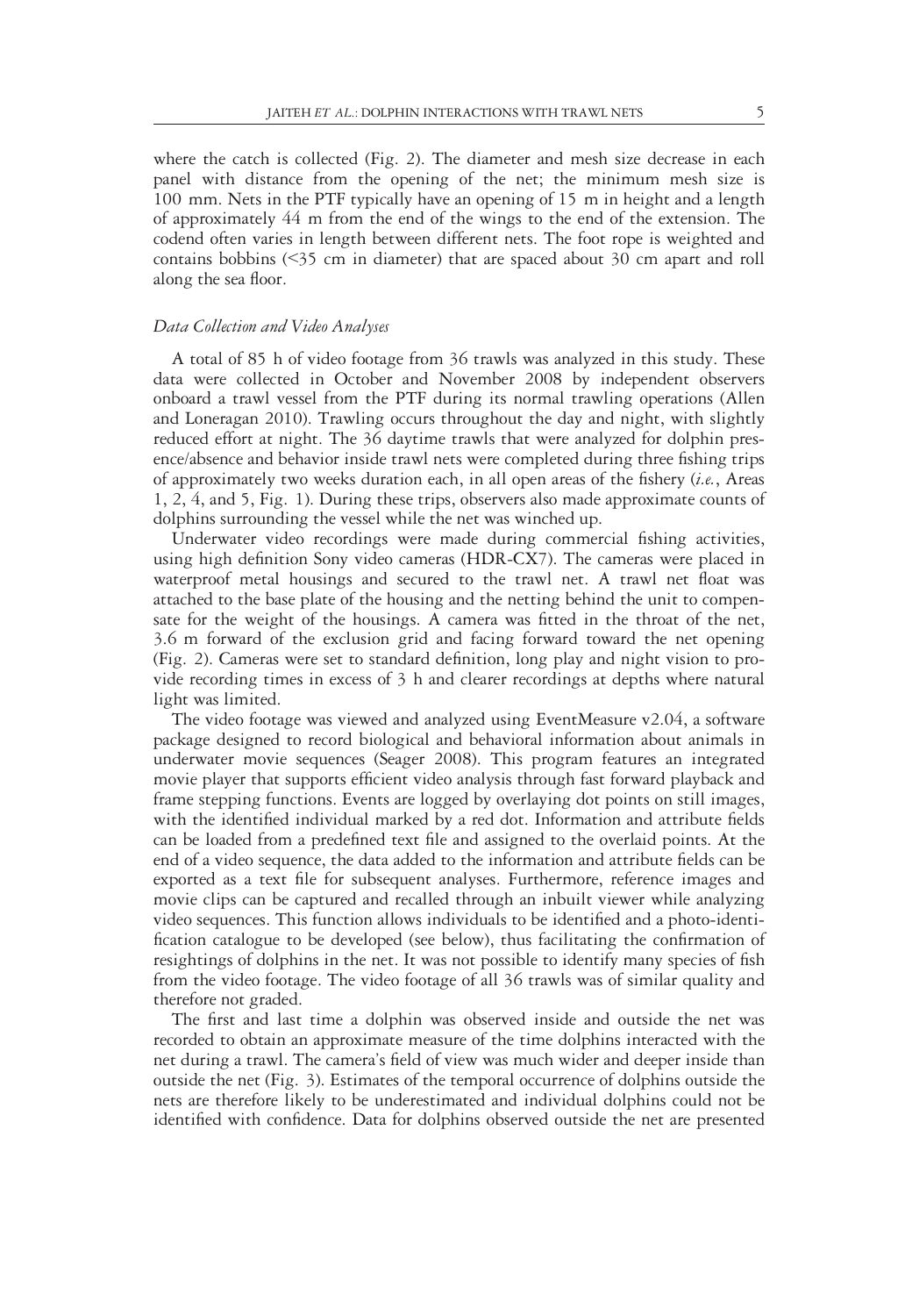

Figure 3. Still image of dolphins inside and outside an actively fishing trawl net, showing field of view of the camera.

here solely for reference and comparison with the more accurate proportions of behaviors recorded inside the net.

Six trawls with dolphins present inside the net (two from each fishing trip) were subsampled using focal individual follows to establish the percentage of the total trawl duration during which individual dolphins were present in the net, their average dive time inside the net and the number of times they returned to the net in each trawl. We also investigated whether the average dive time and number of returns to the net was influenced by the presence of conspecifics inside the net. This was done by analyzing three trawls featuring three different, single individuals entering the net and three trawls during which multiple dolphins (five, eight, and nine individuals) entered the net in groups. In each of the six trawls, a single previously identified individual was observed and followed throughout the duration of the trawl, resulting in six focal follows. The results obtained from this subsample of focal follows were compared with the behavioral events obtained using the scan sampling method described below.

#### Dolphin Identification and Behavior

Every dolphin that entered the net was identified based on morphological characteristics, such as scars and irregularities of the dorsal fin or fluke, and given a unique identification number. A still image of every dolphin was captured, illustrating the natural markings used to identify the individual and, where possible, its dorsal and ventral aspects. Behavioral data were collected from all focal dolphins present inside and outside the net. If multiple dolphins were present inside the net simultaneously, every dolphin's behavior was analyzed separately and the tape rewound after each focal follow. A number of behavioral events were recorded within three broad behavioral states (traveling, foraging, and socializing) (Table 1). For example, "fish chase" and "fish catch" were two events recorded within the behavioral state "foraging" (Table 1). The following information and attributes were recorded for every behavioral event: date, vessel name, trip number and trawl number, the animal's position in relation to the net, the behavioral event displayed, and comments including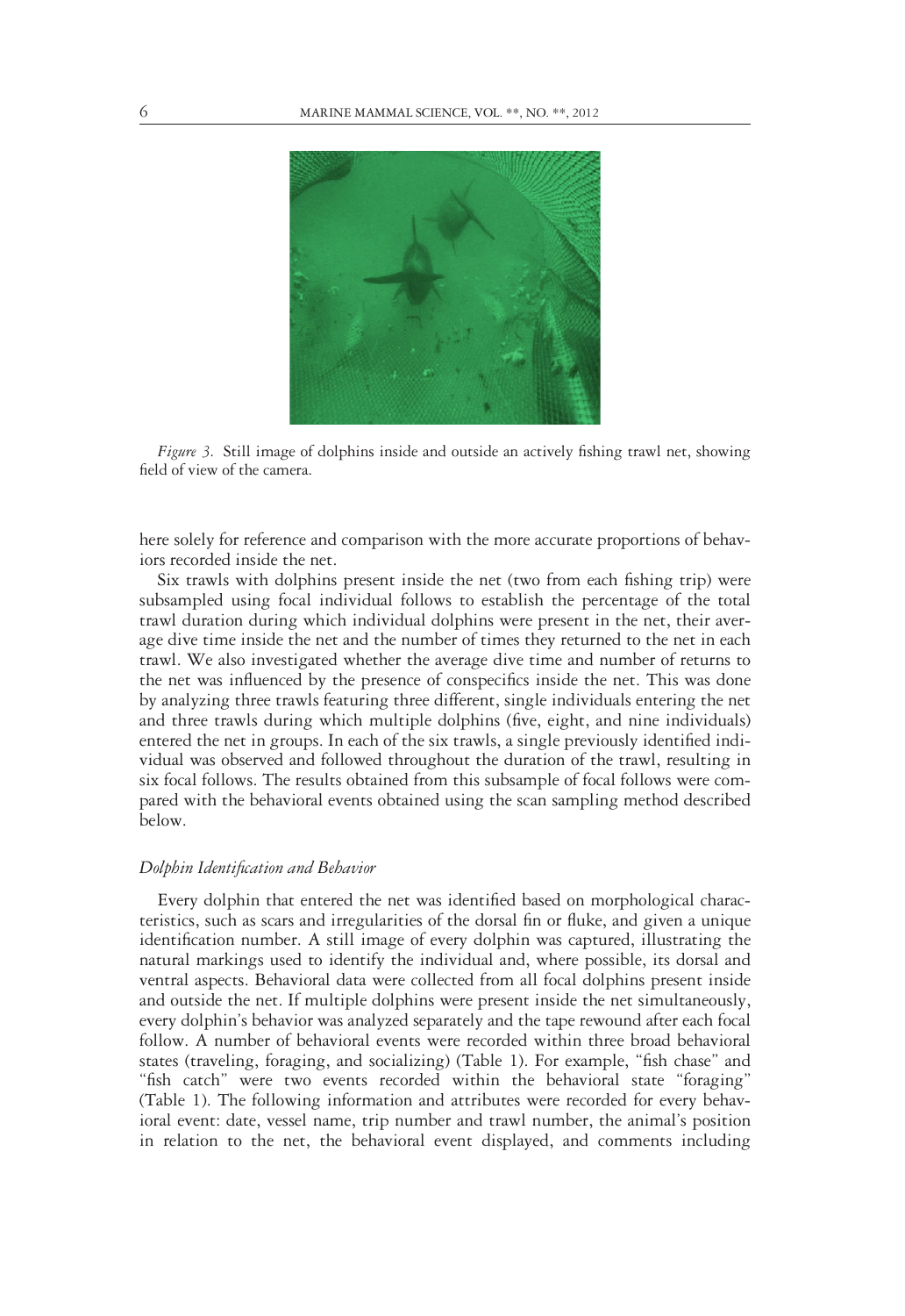|  |  | í |
|--|--|---|
|  |  |   |
|  |  |   |
|  |  |   |
|  |  |   |

Table 1. Ethogram defining the behavioral states and events recorded in this study of subsurface dolphin behavior in and around trawl nets in the Pilbara Fish Trawl Interim Managed Fishery (PTF).

| Behavioral state    |                                                                                                                                                                              |  |  |
|---------------------|------------------------------------------------------------------------------------------------------------------------------------------------------------------------------|--|--|
| (bold) and event    | Description                                                                                                                                                                  |  |  |
| Traveling           |                                                                                                                                                                              |  |  |
| Entry_head first    | Enters the net head first.                                                                                                                                                   |  |  |
| Entry_sideways      | Enters the net so that left or right side is visible.                                                                                                                        |  |  |
| Entry_tail first    | Enters the net tail first, thus backing down into net.                                                                                                                       |  |  |
| Exit net            | Swims out of the net.                                                                                                                                                        |  |  |
| Leave field of view | Dolphin inside the net either swims behind the camera or<br>swims out of view, e.g., if large amounts of sediment are<br>present. Not recorded for dolphins outside the net. |  |  |
| Rest on net         | Lies on surface of net for $>2$ s.                                                                                                                                           |  |  |
| Trampolining        | Bounces on external surface of net, one or multiple times, with<br>each bounce $\leq 2$ s.                                                                                   |  |  |
| Foraging            |                                                                                                                                                                              |  |  |
| Head scan           | Moves head from side to side.                                                                                                                                                |  |  |
| Fish chase          | Chases fish; may or may not result in capture.                                                                                                                               |  |  |
| Fish catch          | Catches fish.                                                                                                                                                                |  |  |
| Head shake          | Rapidly moves head from side to side with captured fish in mouth.                                                                                                            |  |  |
| Inverted foraging   | Inverts so that ventrum faces upward while chasing fish.                                                                                                                     |  |  |
| Socializing         |                                                                                                                                                                              |  |  |
| Belly to belly      | Two dolphins make belly to belly contact.                                                                                                                                    |  |  |
| Copulation          | Dolphins mating or belly to belly for $>5$ s.                                                                                                                                |  |  |
| Dolphin bite        | Bites another dolphin in social interaction.                                                                                                                                 |  |  |
| Dolphin chase       | Chases another dolphin, e.g., out of the net.                                                                                                                                |  |  |
| Pec fin-pec fin rub | Contact between the pectoral fins of two dolphins.                                                                                                                           |  |  |
| Social invert       | Dolphin inverts presenting its ventrum to another dolphin.                                                                                                                   |  |  |

whether or not the animal was resighted. The ID number and the dolphin's sex (if discernible from the ventral aspect) were recorded only for those dolphins that entered the net. Most dolphins that entered the net appeared to be adults; however, the size of individuals could not be measured.

# Image Analysis

We used a scan sampling method (Altmann 1974) to quantify the behavioral events exhibited by the dolphins. This method involved detailed sampling for one minute, followed by fast forwarding the imagery for five minutes and repeating this procedure throughout the length of the recording. The results from this scan sampling method were compared with those from analyzing the entire video via continuous sampling (Altmann 1974) for two trawls. The proportions of behavioral events recorded were compared between the continuous and scan sampling methods using a Kolmogorov-Smirnov test. This test indicated that the relative frequencies of behavioral events did not differ significantly between the scan and continuous sampling methods (K-S,  $D = 0.43$ ,  $P = 0.54$ ). The more time-efficient scan sampling method was therefore adopted to process all trawls.

Scan sampling was paused and an event recorded when: (1) the first and last dolphin that entered the camera's field of view inside and outside the net did so during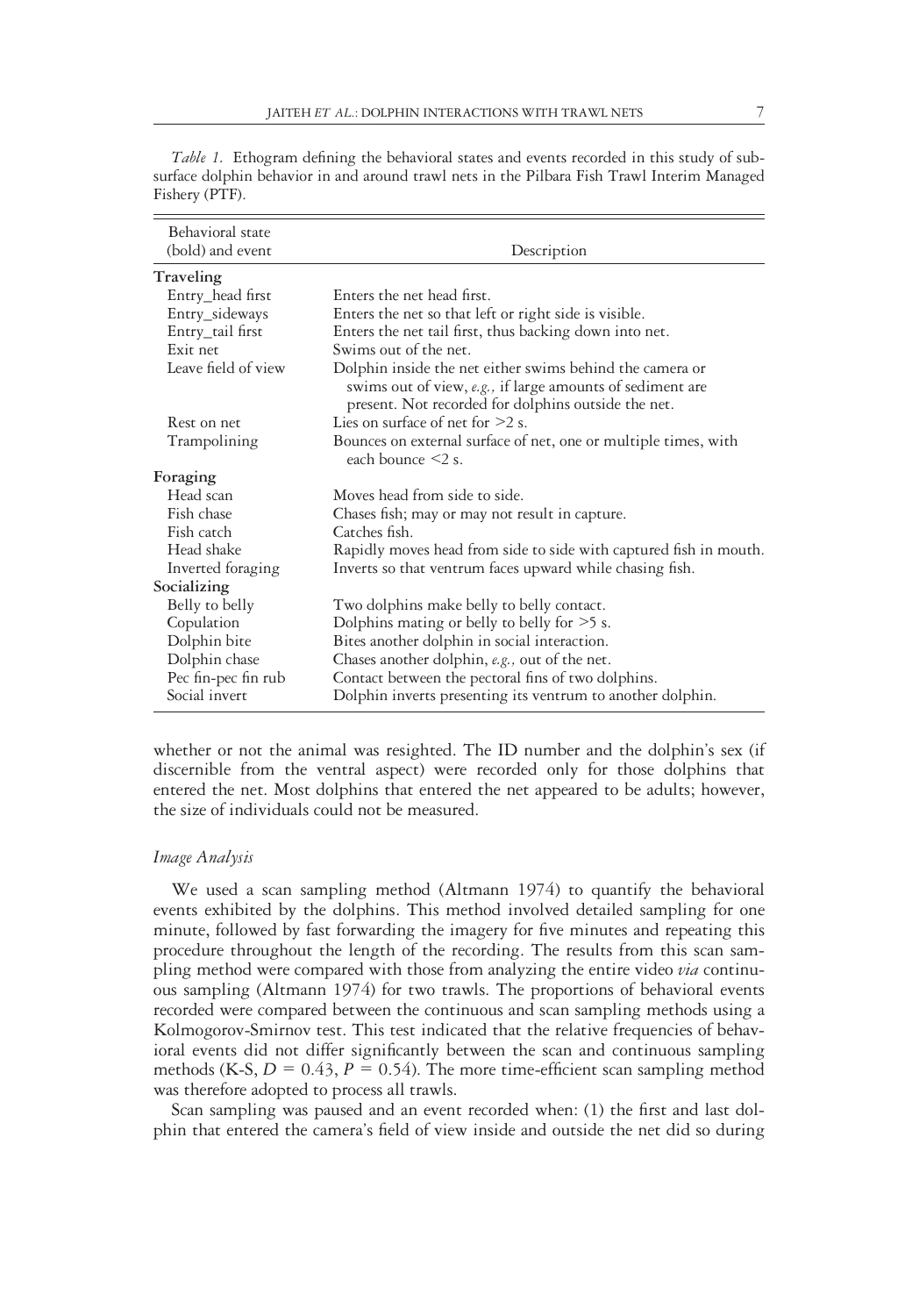the 5 min fast-forwarding period and (2) the start or end of a trawl fell between the one minute sampling periods. This meant that the estimate of dolphins' temporal association with the nets was not affected by the sampling method.

The duration of a trawl was defined as the time from when the net was fully extended to the time when the net had completely collapsed on reaching the surface ( $n = 33$  trawls), or when the camera stopped recording ( $n = 3$  trawls). This definition allowed the proportion of trawl time that dolphins were present around the net to be calculated, even when recording stopped before the end of a trawl.

# Data Analyses

Statistical analyses were performed in PASW Statistics v17. The total number of each behavioral event was recorded and summed for each behavioral state for dolphins inside and outside the net. These data were used to provide a description of the behaviors exhibited by dolphins. The total number of behavioral events, excluding entries and exits into and from the net, was calculated for each dolphin in each trawl. The percentages of events in each behavioral state were calculated for each dolphin in each trawl and then the mean percent of behavioral events and states were calculated separately for each trawl and over all trawls.

#### **RESULTS**

# Association of Dolphins with Trawl Nets

The mean duration of the 36 analyzed trawls was 2 h 14 min  $\pm$  9 min ( $\pm$ 1 SE, range of trawl durations  $=$  33 min to 3 h 20 min). Dolphins were observed outside the net in 94% of trawls ( $n = 34$ ) and entered the net in 81% of trawls ( $n = 29$ ). Outside the net, they were present for an average of 77%  $\pm$  5% of the trawl duration (range =  $22\% - 99\%$ ) and inside the net during an average of 59%  $\pm$  7% of the total trawl time (range = 2%–98%). A total of 87 entries into the net were recorded, with most dolphins entering head first or sideways (43% for each) and 14% entering tail first, i.e., slowly drifting backward into the net before swimming in the same direction as the trawler and net. No dolphin swam behind the camera in front of the BRD during the 36 trawls analyzed for this study. Three dolphins were observed interacting with the grid on a camera mounted behind the BRD for the purposes of another study (VFJ, SJA, JJM and NRL, unpublished data).

Observations from continuous sampling of six dolphins that entered the net in six separate trawls indicated that dolphins entered the net more often if they were alone in the net (mean  $\pm 1$  SE = 11  $\pm 4$  entries, range = 6–19 entries,  $n = 3$  trawls), than if other dolphins were inside the net during that trawl ( $6 \pm 2$  entries, range = 3–10 entries,  $n = 3$  trawls). However, the mean presence time of individuals in the net did not differ between group sizes (mean for dolphins alone = 2 min 21 s  $\pm$  13 s *cf.* mean for dolphins together  $= 2$  min 15 s  $\pm$  15 s). The longest recorded dive time inside the net of any individual was 7 min 2 s; during that dive, no other individuals were present inside the net.

Dolphins were recorded inside and around the net in 34 of the 36 analyzed trawls, regardless of where the vessel operated. A total of 29 individual dolphins were identified from videos recorded inside the net. The number of dolphins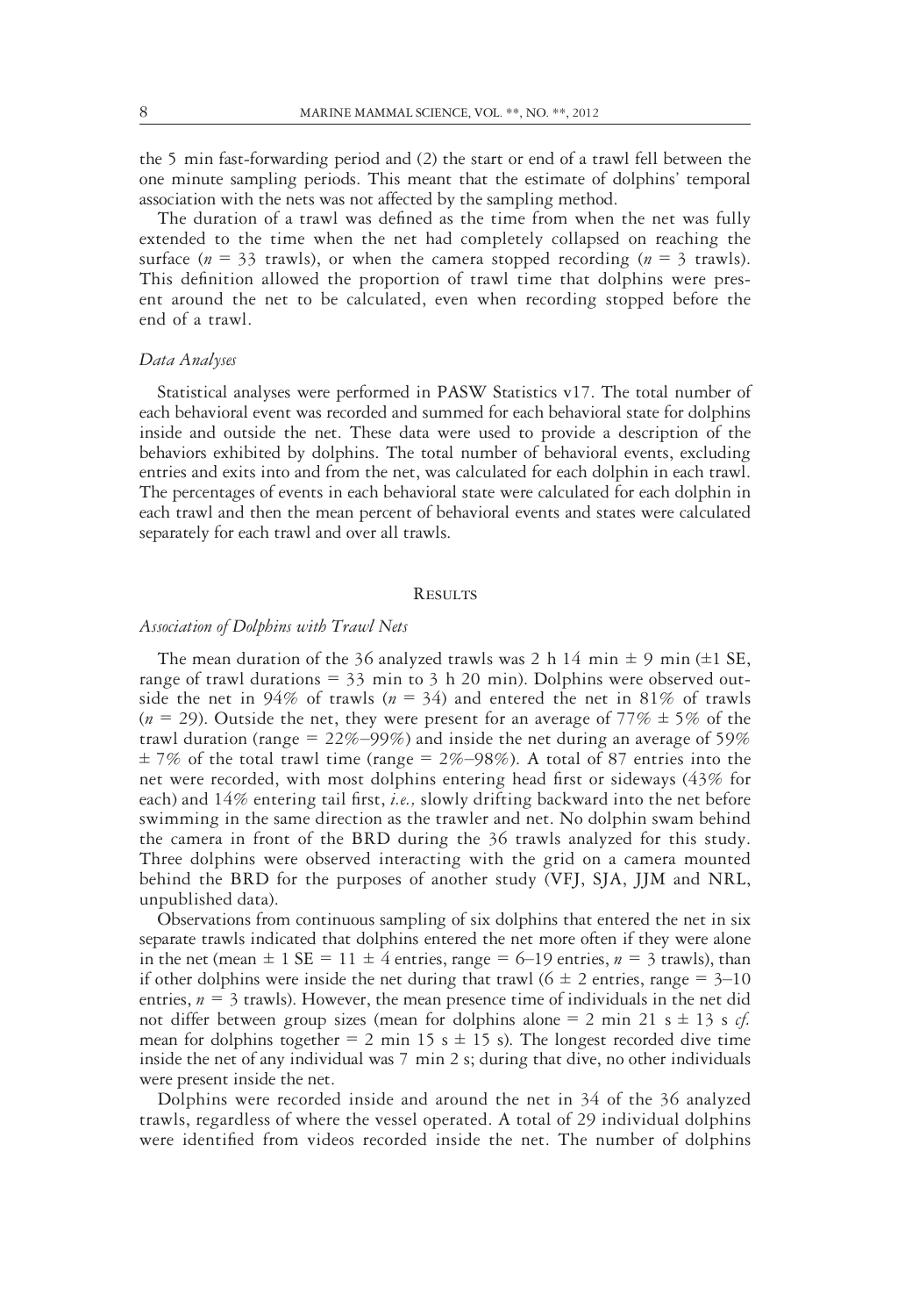present in the net at the same time ranged from one during most trawls ( $n = 15$ ) trawls) to seven ( $n = 1$  trawl). The highest cumulative number of individuals observed in the net during a single trawl was nine dolphins. During seven of the 36 trawls, no dolphins were observed inside the net, although dolphins were observed outside the net during five of these trawls. These trawls occurred during different fishing trips and in different fishing areas. During winch-up, the group sizes of dolphins around the stern of the trawler were estimated to range from approximately 25 to 50 dolphins.

The mean number of dolphins in the net per trawl was  $2 \pm 0.4$  (range = 1–9,  $n = 29$ ). Of the 29 identified individuals, 12 entered the net in only one trawl: 7 of these entered the net only once, while the remaining 5 returned to the net multiple times during the trawl. A further 10 dolphins were each resighted in either two or three different trawls during the same fishing trip. Seven dolphins were sighted repeatedly inside the net in different fishing trips (Fig. 1). One of these individuals entered the net during all three trips (Fig. 1). This suspected male was also the individual with the highest number of resightings; it was seen during a total of nine trawls. The remaining six individuals were each sighted in two of the three trips and in all of the areas where trawling occurs (Fig. 1). Three of these individuals were observed in one area only—areas 2, 4, and 5, respectively, while the other four dolphins entered the net in two areas each (Fig. 1). Three of these four dolphins were recorded when the vessel was fishing close to the border between two areas. Nine dolphins were repeatedly observed in groups of two, either in different trawls of the same trip or during different trips.

#### Dolphin Behavior

A total of 1,142 behavioral events were recorded from the scan sampling of 36 trawls, with 406 events recorded from dolphins inside the net and 736 events from those outside the net. Inside the net, dolphins displayed a wider variety of behaviors overall (14 types of events) in each behavioral state (traveling [5], foraging [5], socializing [4]) than dolphins outside the net. The total number of events recorded, excluding entries into (86) and exits from (63) the net, was 993.

A total of 257 events were recorded from dolphins inside the net, with 221 of these classified as foraging  $(86%)$  and 36 as socializing  $(14%)$ . When entries and exits were excluded, behavioral events were recorded from 24 trawls inside the net. The highest mean proportions of behaviors inside the net were foraging behaviors (88%  $\pm$  4.8%), followed by socializing (12%  $\pm$  4.8%). The main foraging behaviors were chasing fish, scanning for fish and catching fish, while chasing other dolphins was the most common socializing event inside the net (Fig. 4).

Outside the net, where the field of view was limited and individuals could not be identified, dolphins were present during 29 trawls. The most common behavioral state was traveling (mean =  $63.3\% \pm 5.1\%$  of events per dolphin per trawl), followed by foraging (mean =  $34.6\% \pm 5.2\%$ ) (Fig. 4). Trampolining, classified in this study as a traveling behavior, dominated the traveling events recorded outside the net  $(ca. 60\%, Fig. 4)$ .

Social behaviors were relatively rare, with a total of 36 events recorded inside the net and only five events recorded outside the net (Fig. 4). The most common social event recorded both inside and outside the net was chasing dolphins, followed by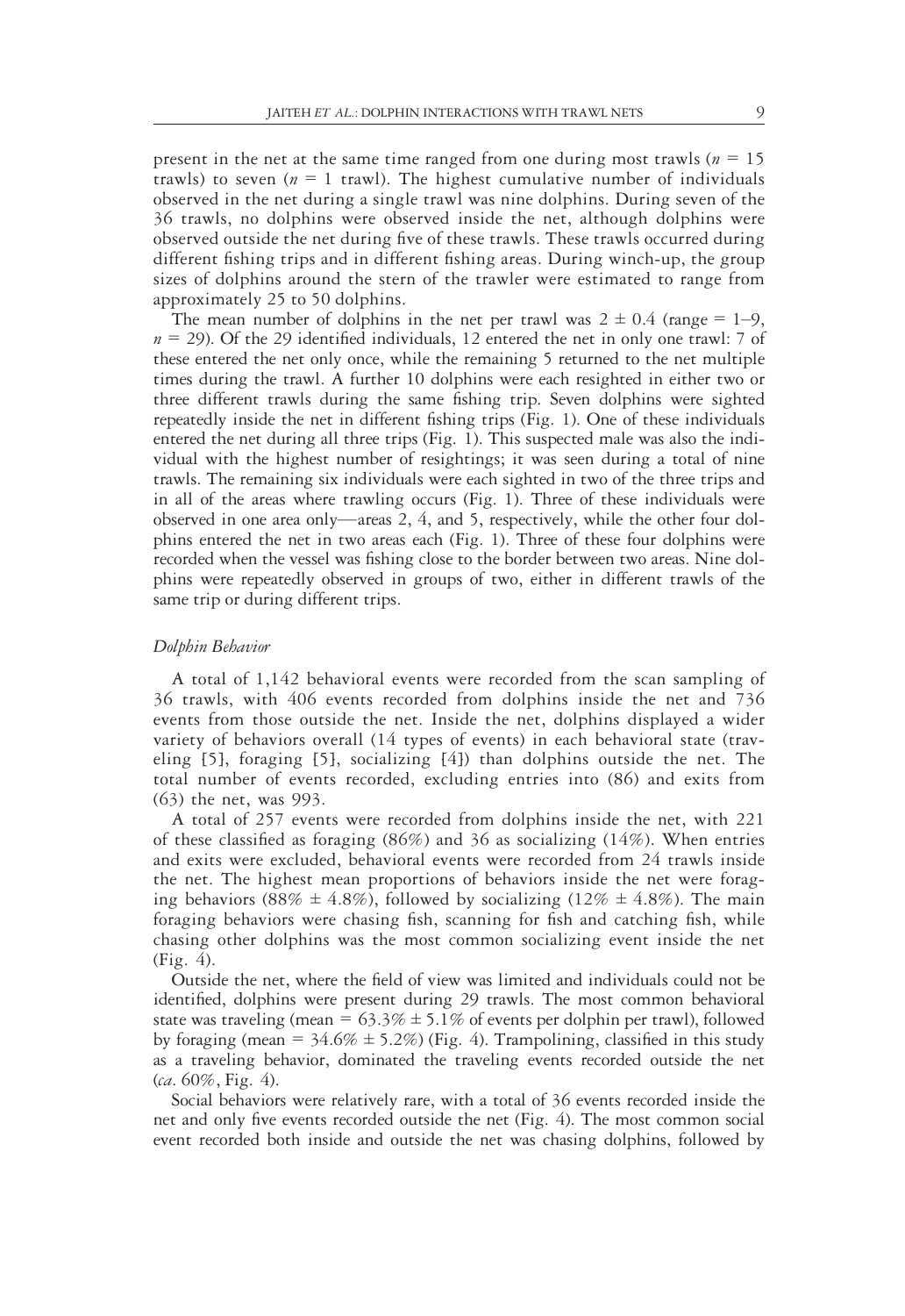

Figure 4. Mean percentages of behavioral events within behavioral states per dolphin per trawl  $(\pm 1 \text{ SE})$ , recorded from video observations of dolphins inside and outside actively fishing trawl nets in the Pilbara Trawl Fishery.  $0 =$  no event recorded.

social inverting, where an individual inside the net inverted to present its ventrum to a dolphin outside the net, or two dolphins outside the net presented their ventra to each other, whereby one dolphin inverted.

#### **DISCUSSION**

# Association of Dolphins with Fishing Gear

This study of the subsurface behavior of bottlenose dolphins around operating fish trawl nets is one of the few visual underwater assessments of dolphin-trawler associations. Previous studies have assessed delphinid subsurface behavior around trawl gear, but in less detail and without being able to identify individuals (Broadhurst 1998, Mackay 2011). We documented high interaction rates between dolphins and trawl nets in the Pilbara Trawl Fishery (PTF). Dolphins were present outside the net in 94% of all assessed trawls and for up to 99% of the duration of an individual trawl, while they entered the net during 81% of all trawls and were present inside the net for up to 98% of the trawl duration. These interaction rates are higher than those previously reported by Mackay (2011), who recorded the presence of dolphins inside the net during 66% of all trawls and for up to 64% of the trawl duration. However, she noted that the interaction rates in her study were likely to be underestimated, as it was not possible to assess entire trawls.

It is difficult to draw comparisons between this study and other assessments of dolphin-trawler interactions, since they have focused primarily on dolphin behavior at the surface or the damage to target catch and gear caused by dolphins  $(e.g.,$  Chilvers and Corkeron 2001, Gonzalvo et al. 2008). Interaction rates between dolphins and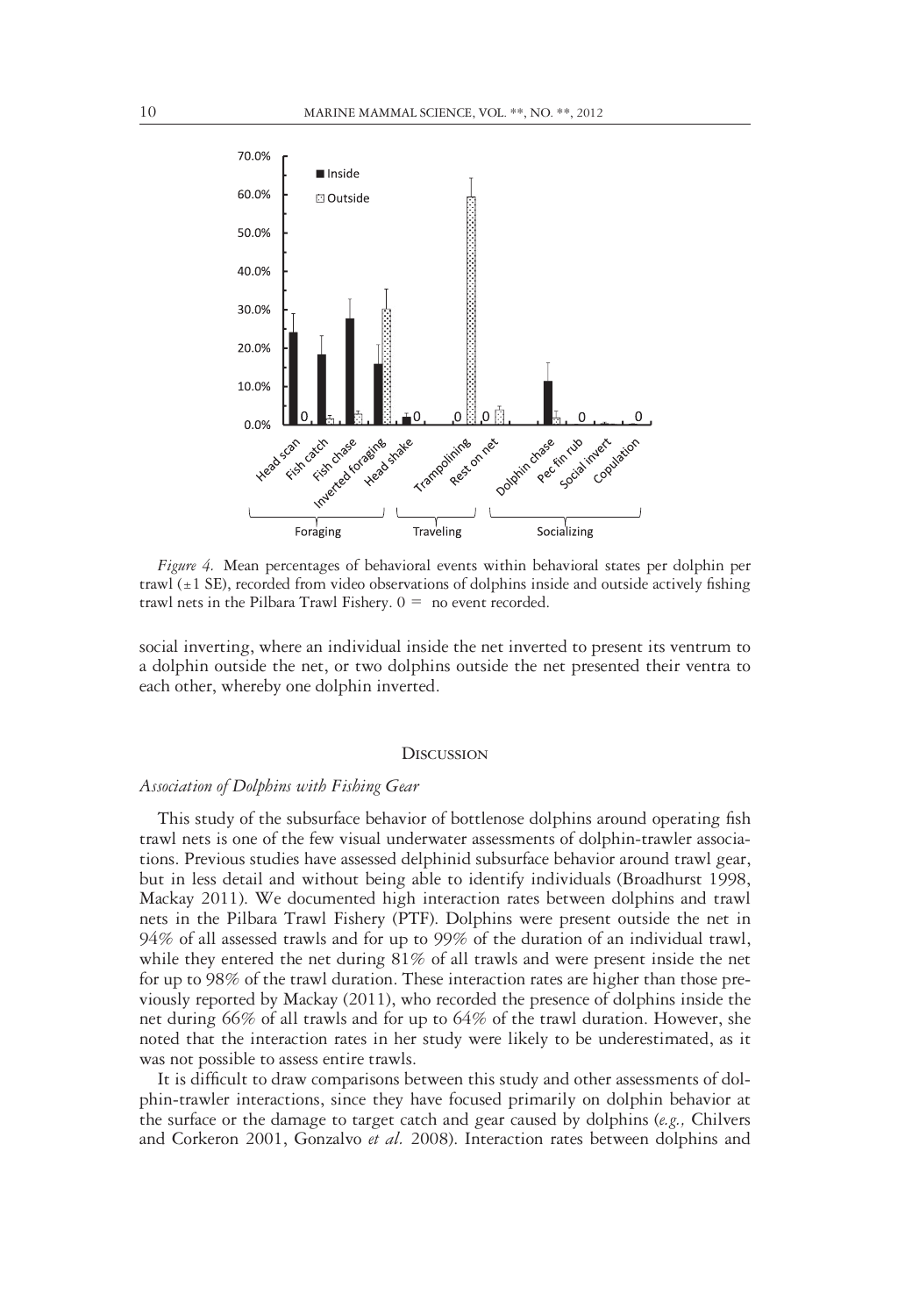trawl fisheries may be higher than can be determined from observations made from the surface or upon retrieving the catch. Interactions which occur while the trawl net is actively fishing may lead to unobserved bycatch if dolphins asphyxiate in the net during trawling and are expelled through the BRD's escape hatch before the net is retrieved. This is likely to have important conservation implications for dolphin communities that frequently interact with trawl fisheries, as the rate of injury and mortality in trawl nets is likely to be higher than that which is observed from onboard the trawl vessels.

Furthermore, most reports of the interactions between dolphins and trawlers have focused on opportunistic feeding by dolphins on enmeshed fish during winch-up or discarded bycatch around trawlers (Corkeron et al. 1990, Fertl and Leatherwood 1997, Dahlheim and Heyning 1999, Bearzi 2002), while few studies have quantified dolphin behavior in and around actively trawling nets. Our study demonstrates that bottlenose dolphins associating with trawl vessels in the Pilbara actively forage within and around the nets while they are fishing, and also take advantage of discards after winch-up.

# Subsurface Behavior of Dolphins

Dolphins displayed a high proportion of foraging behaviors both inside and outside the actively fishing trawl net. Dolphins that enter the net are likely to do so for the opportunities of encountering large numbers of potential prey, but also because the net's surface provides a barrier against which dolphins can chase and catch fish. Fish chased by dolphins often swam into the meshes, where they became entangled and were easily captured by the dolphins.

Dolphins also foraged on the outside of the net. The main foraging behavior recorded was inverting to swim underneath the net ( $n = 186$ ). This suggests that some fish swim underneath the net when it is not in contact with the sea floor, providing dolphins outside the net with a food source that may not be found in similar proportions near the outer sides or upper surface of the net. Occasionally, dolphins were observed pulling enmeshed fish from the net, a behavior previously observed around codends in Australian prawn trawl fisheries (Broadhurst 1998, Svane 2005). While our cameras did not capture footage of the area around the codend, dolphins in the PTF are also likely to take prey from that section of the net. The current study indicated that trawl vessels operating in the PTF present bottlenose dolphins with numerous foraging opportunities beyond that of feeding on discards after the catch is sorted.

The most common behavior observed outside the net was trampolining, which we classified as a traveling behavior, since dolphins that exhibited the behavior frequently moved forward towards the net opening while performing a series of bounces on the net. This behavior, to the authors' knowledge, has not been previously recorded in any other fishery and did not appear to contribute to socializing, nor to any other commonly used behavioral category. Trampolining dolphins often turned and twisted their bodies when bouncing on the net as it moved through the water, and trampolining was sometimes preceded, or followed, by head and rostrum rubbing against the net. Trampolining may therefore be performed to remove old skin, parasites, or even remoras that were observed on three individuals. Since many delphinids have a tendency to investigate and interact with physical and biological features in their environment (e.g., Jacobsen 1986, Shane et al. 1986, Mann and Smuts 1999), trampolining may also simply be a play behavior.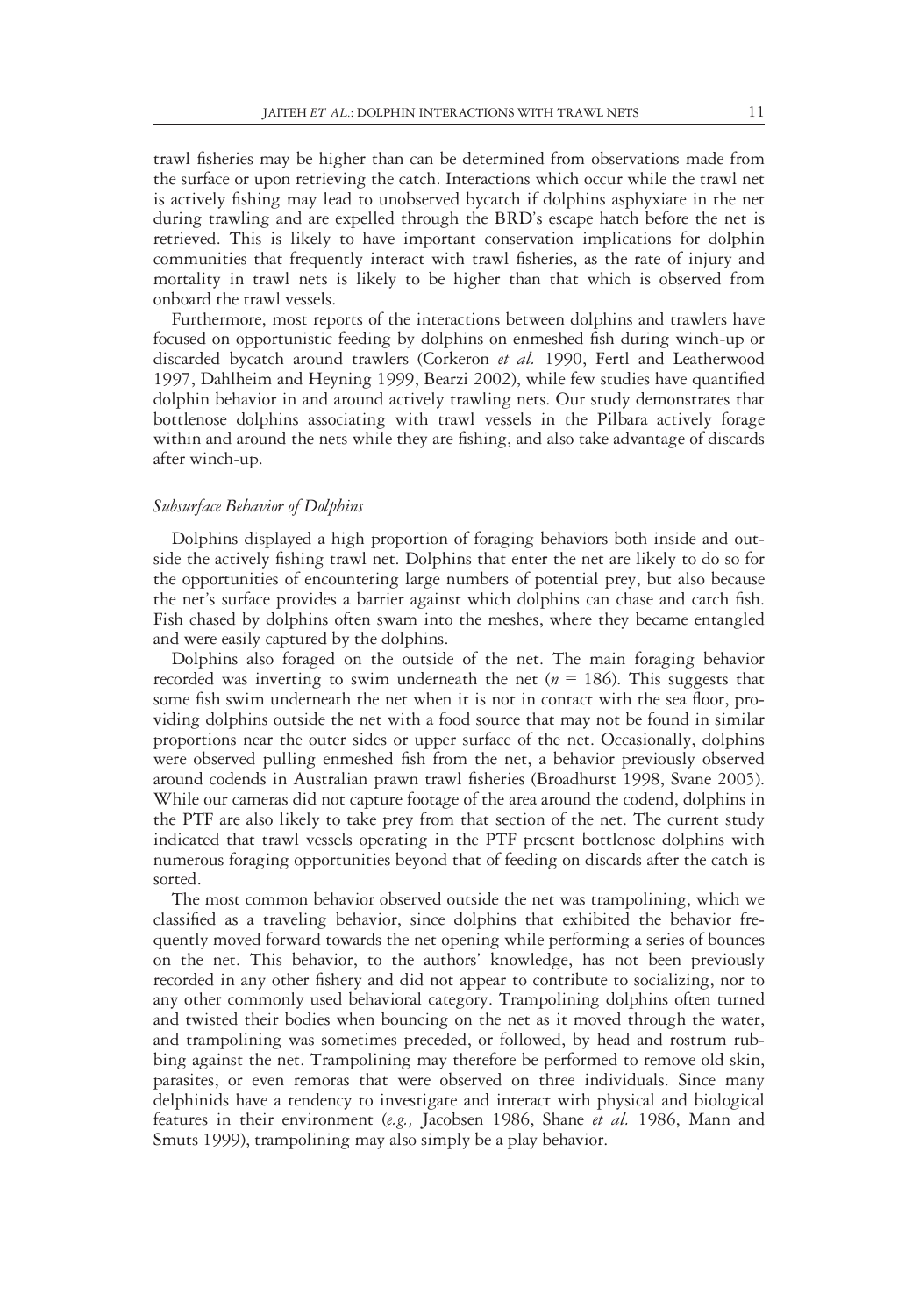Our results indicate that dolphins exploit trawl nets for more than just foraging opportunities. The motivating factors behind dolphin interactions with trawl nets highlight the importance of further video camera deployments to determine which areas of the nets present the greatest risk of entanglement to dolphins. Although the rate of dolphin bycatch is relatively low in the PTF (<1 dolphin per 100 trawls, range = 0.36–0.91, depending on whether skipper logbook or observer data are used to estimate the annual bycatch), this extrapolates to an incidental capture of about 17–50 dolphins per year (Allen and Loneragan 2010).

The downward-opening hatch currently used in the PTF is unlikely to allow dolphins to escape to the surface. All dolphins observed inside the trawl net, and almost all those observed in the previous study by Mackay (2011), were swimming in the same direction as the vessel (Fig. 3). This observation, and the responses of three dolphins captured on a camera mounted behind the BRD (VFJ, SJA, JJM and NRL, unpublished data), suggest that dolphins are likely to swim forward and upward when coming into contact with the bycatch exclusion grid and may not be able to locate the escape hatch at the bottom of the net.

Acoustic harassment devices or pingers, used to alert animals to the presence of fishing gear, do not appear to be effective deterrents for bottlenose dolphins (Tursiops spp.) interacting with static fishing nets, e.g., gill nets, due to this species' tendency to habituate to the associated "dinner bell effect" (Dawson et al. 1998, Cox et al. 2003, Brotons et al. 2008). Pingers were also proven to be ineffective in the PTF (Stephenson and Wells 2006). Recent trials of larger, louder devices appeared to reduce the bycatch of harbor porpoises (*Phocoena phocoena*) in static nets and that of common dolphins (Delpinus delphis) in a pelagic pair trawl fishery in the North Sea (Northridge *et al.* 2011). The authors cautioned, however, that sample sizes for the trials involving dolphins remain too small to provide statistically robust evidence of their efficacy (Northridge et al. 2011). Modifications to fishing nets and BRDs may offer the most effective solution for reducing delphinid bycatch, as they are less costly than effort reductions or spatial/temporal closures, and have been successful in reducing dolphin capture and mortality in other circumstances (e.g., Hall et al. 2000).

# Specialization Within a Community of Trawler-associated Dolphins?

About 25–50 dolphins were observed around the trawlers when the nets were hauled. These numbers are likely to represent a relatively small proportion of the total population of dolphins that inhabit the area trawled by the PTF (12,779  $\text{km}^2$ ). The relatively small numbers of dolphins observed around trawl vessels suggests that they may form a community within a larger population of unknown size that inhabits the region. A study from Moreton Bay, Queensland, identified two dolphin communities within a broader population: one that fed in association with trawlers and another that did not (Chilvers and Corkeron 2001). The two communities differed in group sizes and habitat preference and were socially segregated (Chilvers and Corkeron 2001). Whether a similar scenario occurs in the PTF requires testing using photoidentification and genetic markers, which forms the basis of current studies (SJA, unpublished data).

Furthermore, the number of individual dolphins recorded inside the nets (just 29 identified individuals in total and a maximum of nine in any one trawl) relative to the 25–50 dolphins observed at the surface around the vessels after each trawl, suggests that entering the nets to forage may represent a specialized behavior. This specialization may be exhibited by a limited number of individuals within the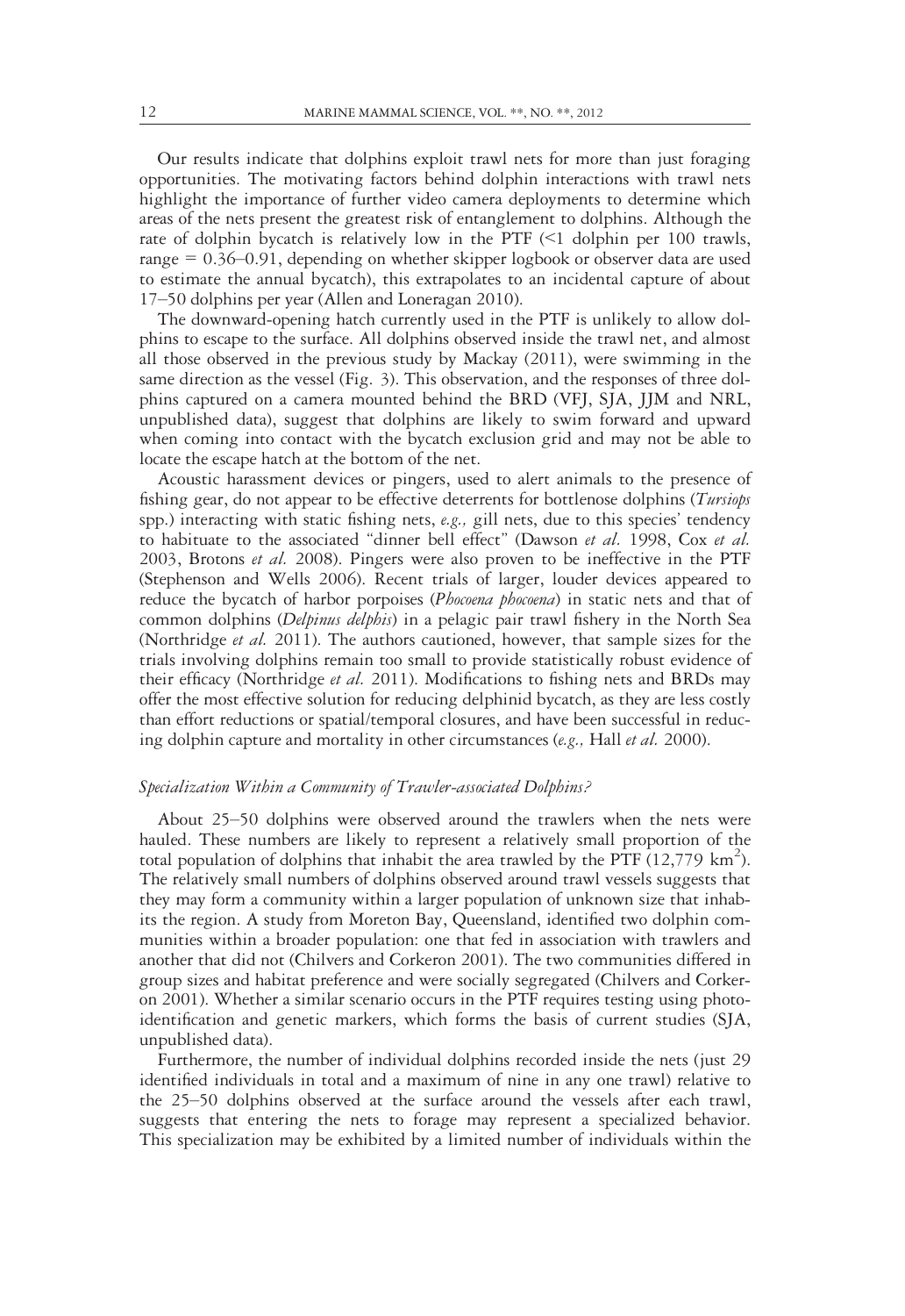community of trawler-associated dolphins, a hypothesis supported by the observation that dolphins were observed outside the net during five trawls, but none of them entered the net. Similarly, the fact that 22 of the 29 dolphins that entered the net did so a number of times during the same trawl, suggests that these individuals spent little or no time interacting with the outside of the net, but left it only to breathe at the surface before returning into the net. With the exception of one individual, all of the seven dolphins that were resighted during different trawls entered the trawl nets within the same localized area (Fig. 1). This suggests that, while dolphins have the ability to follow vessels throughout the fishing grounds, they appear to interact with trawl nets opportunistically when a trawler is present within a certain area. Foraging traditions that are restricted to particular groups or matrilines have been documented in several other bottlenose dolphin populations (Chilvers and Corkeron 2001, Mann and Sargeant 2003).

# Implications for Reducing the Fishing-related Mortality of Dolphins

Underwater video analyses of the interactions between dolphins and exclusion grids during capture events are critical for evaluating the effectiveness of the bycatch reduction devices used in the PTF. Industry and the Western Australian Department of Fisheries have recently reinitiated deployments of video cameras inside and outside trawl nets in the PTF to record the bycatch events known to occur from observer accounts. The threat posed to the resident dolphin population by past and ongoing dolphin bycatch in this fishery, however, cannot be fully quantified until genetic data and population abundance estimates become available. In view of the high interaction rates recorded inside trawl nets in this study, mitigation efforts to reduce dolphin bycatch and mortality should focus on preventing dolphins from becoming caught, injured or killed in the gear, rather than attempting to prevent these individuals from interacting with the nets. This may be achieved through the development of more effective bycatch reduction devices in this fishery.

#### **ACKNOWLEDGMENTS**

This research was funded by a Fisheries Research and Development Corporation grant (FRDC 2008/048), the Western Australian Department of Fisheries, the Nickol Bay Professional Fishers Association, and the Thyne Reid ECOCEAN scholarship to VFJ. We thank the FRDC project Steering Committee of Lindsay Joll, Graeme Stewart, and Shane O'Donoghue for their advice and guidance during the project. The research was carried out under wildlife research permits from the Western Australian Department of Environment and Conservation and the Commonwealth Department of Environment, Water, Heritage and the Arts, and animal ethics approval from Murdoch University (W2182/08). Sincere thanks to Gavin Kewan for collection of video footage and observer data on board trawl vessels, and to the skipper and crew of the vessel from which we worked for their hospitality. We thank Corey Wakefield and Julian Tyne for helping to produce Figures 1 and 2, respectively, and Giovanni Bearzi, Brett Molony, and two anonymous reviewers for comments that improved this manuscript.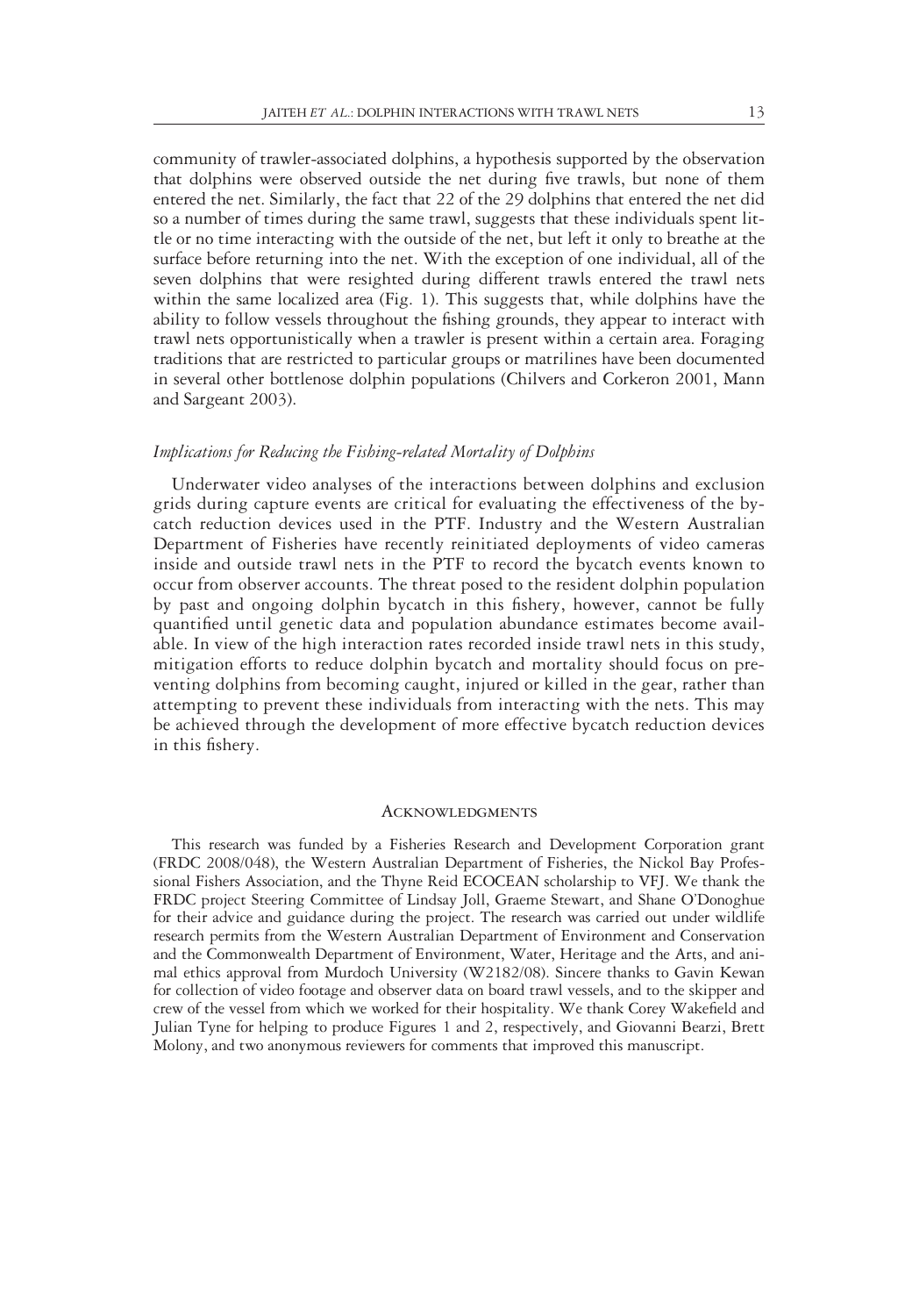#### LITERATURE CITED

- Allen, S., and N. Loneragan. 2010. Reducing dolphin bycatch in the Pilbara Finfish Trawl Fishery. Final Report to the Fisheries Research and Development Corporation (FRDC). Murdoch University, Perth, Australia. 59 pp. ISBN: 978-0-86905-926-5.
- Altmann, J. 1974. Observational study of behavior: Sampling methods. Behaviour 49:227– 267.
- Bearzi, G. 2002. Interactions between cetaceans and fisheries in the Mediterranean Sea. In G. Notarbartolo Di Sciara, ed. Cetaceans of the Mediterranean and Black Seas: State of knowledge and conservation strategies. A report to the ACCOBAMS Secretariat, Monaco. Section 9. 20 pp. Available at http://theblackfish.org/files/driftnets\_cetaceans\_report.pdf.
- Bearzi, G., C. M. Fortuna and R. R. Reeves. 2008. Ecology and conservation of common bottlenose dolphins *Tursiops truncatus* in the Mediterranean Sea. Mammal Review 39: 92–123.
- Broadhurst, M. K. 1998. Bottlenose dolphins, Tursiops truncatus, removing bycatch from prawn trawl codends during fishing in New South Wales, Australia. Marine Fisheries Review 60:9–14.
- Brotons, J., Z. Munilla, A. Grau and L. Rendell. 2008. Do pingers reduce interactions between bottlenose dolphins and nets around the Balearic Islands? Endangered Species Research 5:301–308.
- Chilvers, B. L., and P. J. Corkeron. 2001. Trawling and bottlenose dolphins' social structure. Proceedings of the Royal Society London 268:1901–1905.
- Corkeron, P. J., M. M. Bryden and K. E. Hedstrom. 1990. Feeding by bottlenose dolphins in association with trawling operations in Moreton Bay, Australia. Pages 329–336 in S. Leatherwood and R. R. Reeves, eds. The bottlenose dolphin. Academic Press, San Diego, CA.
- Couperus, A. S. 1997. Interactions between Dutch midwater-trawl and Atlantic white-sided dolphins (Lagenorhynchus acutus) southwest of Ireland. Journal of Northwest Atlantic Fishery Science 22:209–218.
- Cox, T. M., A. J. Read, D. Swanner, K. Urian and D. Waples. 2003. Behavioral responses of bottlenose dolphins, Tursiops truncatus, to gillnets and acoustic alarms. Biological Conservation 115:203–212.
- Dahlheim, M. E., and J. E. Heyning. 1999. Killer whale—Orcinus orca (Linnaeus, 1758). Pages 281–322 in S. H. Ridgway and S. R. Harrison, eds. Handbook of marine mammals. Volume 6. The second book of dolphins and porpoises. Academic Press, London, U.K.
- Dalla Rosa, L., and E. R. Secchi. 2007. Killer whale (Orcinus orca) interactions with the tuna and swordfish longline fishery off southern and south-eastern Brazil: A comparison with shark interactions. Journal of the Marine Biological Association of the United Kingdom 87:135–140.
- Dawson, S. M., A. Read and E. Slooten. 1998. Pingers, porpoises and power: Uncertainties with using pingers to reduce bycatch of small cetaceans. Biological Conservation 84:141–146.
- Dawson, S., F. Pichler, E. Slooten, K. Russell and C. S. Baker. 2001. The North Island Hector's dolphin is vulnerable to extinction. Marine Mammal Science 17:366–371.
- Department of Fisheries. 2011. State of the Fisheries and Aquatic Resources Report 2010/11. W. J. Fletcher and K. Santoro, eds. Department of Fisheries, Western Australia. 359 pp. Available at http://www.fish.wa.gov.au/About-Us/Publications/Pages/Annual-Report.aspx.
- Diaz-Lopez, B., L. Marini and F. Polo. 2005. The impact of a fish farm on a bottlenose dolphin population in the Mediterranean Sea. Thalassas 21:65–70.
- Fertl, D., and S. Leatherwood. 1997. Cetacean interactions with trawls: A preliminary review. Journal of Northwest Atlantic Fishery Science 22:219–248.
- Gonzalvo, J., M. Valls, L. Cardona and A. Aguilar. 2008. Factors determining the interaction between common bottlenose dolphins and bottom trawlers off the Balearic Archipelago (western Mediterranean Sea). Journal of Experimental Marine Biology and Ecology 367:47–52.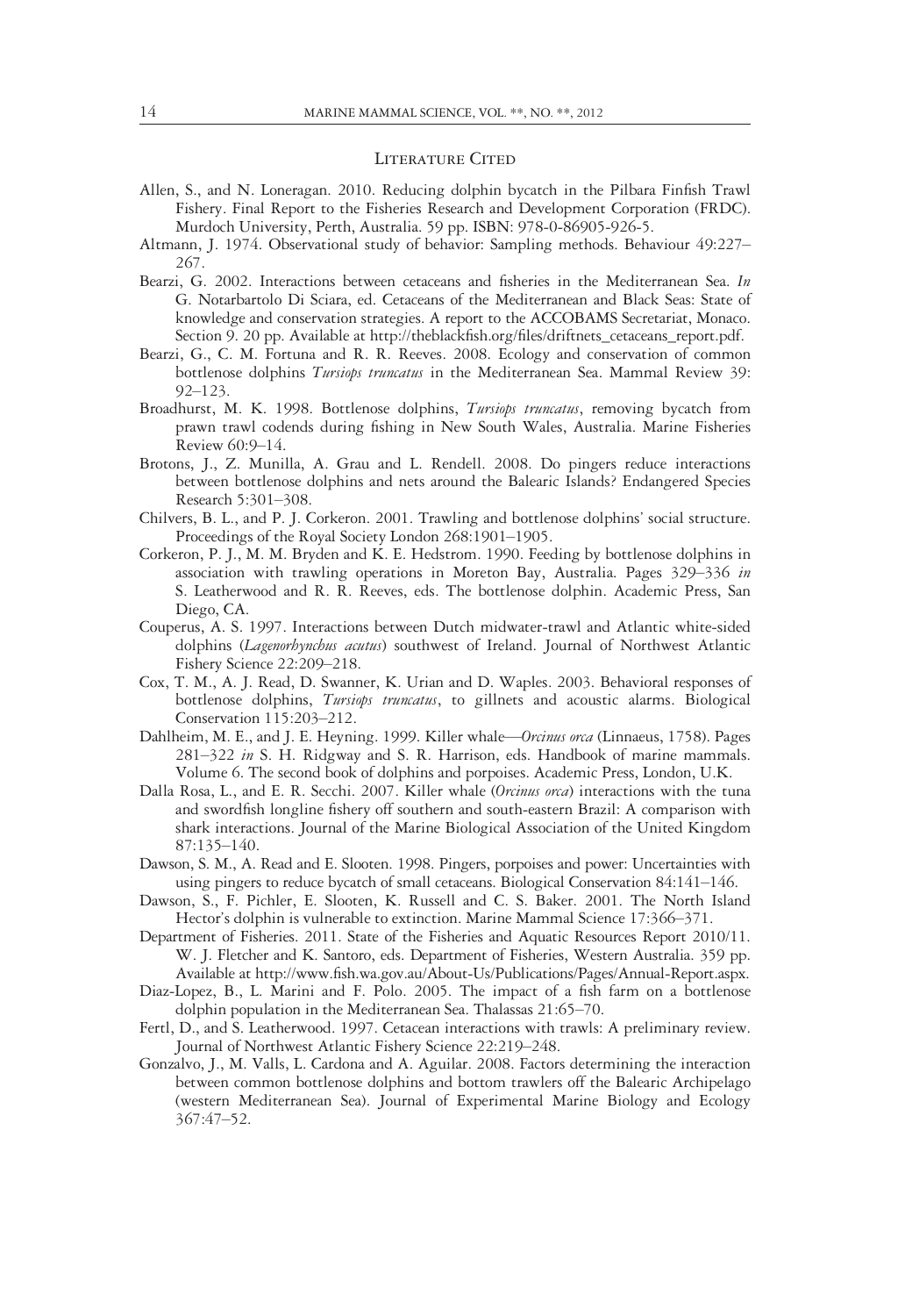- Hall, M. A. 1998. An ecological view of the tuna-dolphin problem: Impacts and trade-offs. Reviews in Fish Biology and Fisheries 8:1–34.
- Hall, M. A., D. L. Alverson and K. I. Metuzals. 2000. By-catch: Problems and solutions. Marine Pollution Bulletin 41:204–219.
- Hill, B. J., and T. J. Wassenberg. 1990. Fate of discards from prawn trawlers in Torres Strait. Australian Journal of Marine and Freshwater Research 41:53–64.
- Jacobsen, J. K. 1986. The behaviour of *Orcinus orca* in Johnstone Strait, British Columbia. Pages 135–185 in B. C. Kirkevold and J. S. Lockard, eds. Behavioral biology of killer whales. John Wiley & Sons, New York, NY.
- Mackay, A. 2011. An investigation of factors related to the bycatch of small cetaceans in fishing gear. Ph.D. thesis, University of St Andrews, St Andrews, U.K. 317 pp. Available at http://research-repository.st-andrews.ac.uk/handle/10023/1888.
- Mann, J., and B. Sargeant. 2003. Like mother like calf: The ontogeny of foraging traditions in wild Indian Ocean bottlenose dolphins (Tursiops sp.). Pages 236–266 in D. M. Fragaszi and S. Perry, eds. The biology of traditions: Models and evidence. Cambridge University Press, Cambridge, U.K.
- Mann, J., and B. Smuts. 1999. Behavioral development in wild bottlenose dolphin newborns (Tursiops sp.). Behaviour 136:529–566.
- Newman, S. J., G. A. Hyndes, J. W. Penn, M. C. Mackie and P. C. Stephenson. 2003. Review of generic no-take areas and conventional fishery closure systems and their application to the management of tropical fishery resources along North-Western Australia. Pages 75–85 in Proceedings of the World Congress on Aquatic Protected Areas, Cairns, Australia, August 2002.
- Nitta, E., and J. Henderson. 1993. A review of interactions between Hawaii's fisheries and protected species. Marine Fisheries Review 55:83–92.
- Northridge, S., A. Kingston, A. Mackay and M. Lonergan. 2011. Bycatch of vulnerable species: Understanding the process and mitigating the impacts. Final Report to Defra Marine and Fisheries Science Unit, Project no MF1003. University of St Andrews. Defra, London, U.K. 99 pp. Available at http://sciencesearch.defra.gov.uk/Document.aspx? Document=MF1003-FINALRevisedAugust2011.pdf.
- Read, A. J. 2008. The looming crisis: Interactions between marine mammals and fisheries. Journal of Mammalogy 89:541–548.
- Read, A. J., D. M. Waples, K. W. Urian and D. Swanner. 2003. Fine-scale behaviour of bottlenose dolphins around gillnets. Proceedings: Biological Sciences 270:S90–S92.
- Rogan, E., and M. Mackey. 2007. Megafauna bycatch in drift nets for albacore tuna (Thunnus alalunga) in the NE Atlantic. Fisheries Research 86:6-14.
- Rojas-Bracho, L., R. R. Reeves and A. Jaramillo-Legorreta. 2006. Conservation of the vaquita Phocoena sinus. Mammal Review 36:179-216.
- Seager, J. 2008. EventMeasure Version 2.04. SeaGIS Pty. Ltd., Bacchus Marsh, Victoria, Australia. Available at http://www.seagis.com.au.
- Shane, S., R. Wells and B. Würsig. 1986. Ecology, behavior and social organization of the bottlenose dolphin: A review. Marine Mammal Science 2:34–63.
- Stephenson, P. C., and S. Wells. 2006. Evaluation of the effectiveness of reducing dolphin catches with pingers and exclusion grids in the Pilbara trawl fishery. Final report to Fisheries Research and Development Corporation on Project No. 2004/068 Fisheries Research Report No 173, Department of Fisheries, Western Australia. 44 pp.
- Stephenson, P. C., S. Wells and J. A. King. 2006. Evaluation of exclusion grids to reduce the catch of dolphins, turtles, sharks and rays in the Pilbara trawl fishery. DBIF Funded Project. Fisheries Research Report No. 171, Department of Fisheries, Western Australia. 24 pp.
- Svane, I. 2005. Occurrence of dolphins and seabirds and their consumption of by-catch during prawn trawling in Spencer Gulf, South Australia. Fisheries Research 76:317–327.